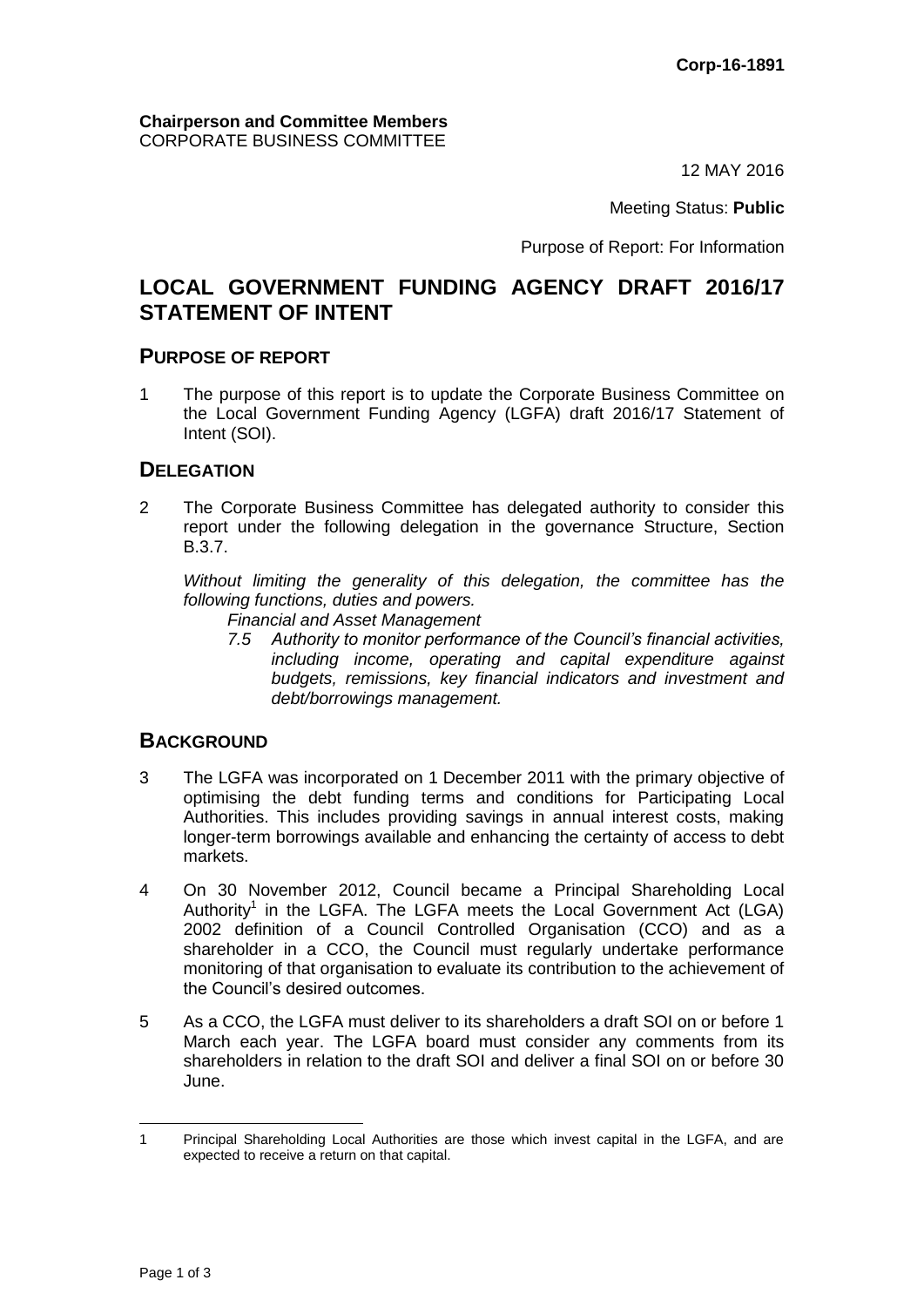- 6 As a shareholder, Kāpiti Coast District Council is statutorily required to review the draft SOI and, as soon as is practicable after receiving it to either agree to it or, if it doesn't agree to provide feedback with regard to any changes it wishes to be made. Feedback can be provided either directly to the LGFA Board or through the Shareholders Council.
- 7 The Shareholders Council comprises five to ten appointees from the Council shareholders and the Crown and as part of its role is required to make recommendations to the shareholders in relation to the draft SOI.

#### **ISSUES AND OPTIONS**

#### **Issues**

- 8 The report summarises the key intentions and expectations of the LGFA 2016/17 SOI.
- 9 The LGFA has a primary objective of optimising debt funding terms and conditions for its members. The two key performance targets it uses to assess the achievement of this objective are:
	- the LGFA's average cost of funds on debt issued will be less than 0.50% higher than the average cost of funds for New Zealand Government Securities for the three years covered by the 2016/17 SOI;
	- the average base margin above LGFA's cost of funds charged to the highest rated Participating Authorities will be no more than 0.10% for the three years covered by the 2016/17 SOI.
- 10 The above targets for both of these performance measures are in line with previous SOIs.
- 11 The LGFA local government loans, and hence its profits are forecast to steadily increase over the three years of this SOI. Profits are forecast to increase from \$10.1 million in 2016/17 to \$13.5 million in 2018/19. If achieved, these forecast profits, assuming the same level of dividend (\$0.0706 per paid up share in 2015) would see retained earnings increase to \$57.6 million by 30 June 2019.
- 12 As noted in relation to previous years' SOIs, the LGFA's stated intention of maximising benefits to Participating local Authorities as borrowers rather than shareholders might better be achieved by a reduction in the forecast retained earnings through a decrease in the LGFA margins that it on-charges to local authority members. The LGFA considers that it needs to ensure it has sufficient capital to match the growth in its balance sheet.
- 13 The SOI also sounds a note of caution with regard to the markets in which the LGFA borrows becoming more challenging compared to previous years though the LGFA does not appear to have altered its forecast performance to reflect this.
- 14 The LGFA draft 2016/17 Statement of Intent is attached as Appendix 1.